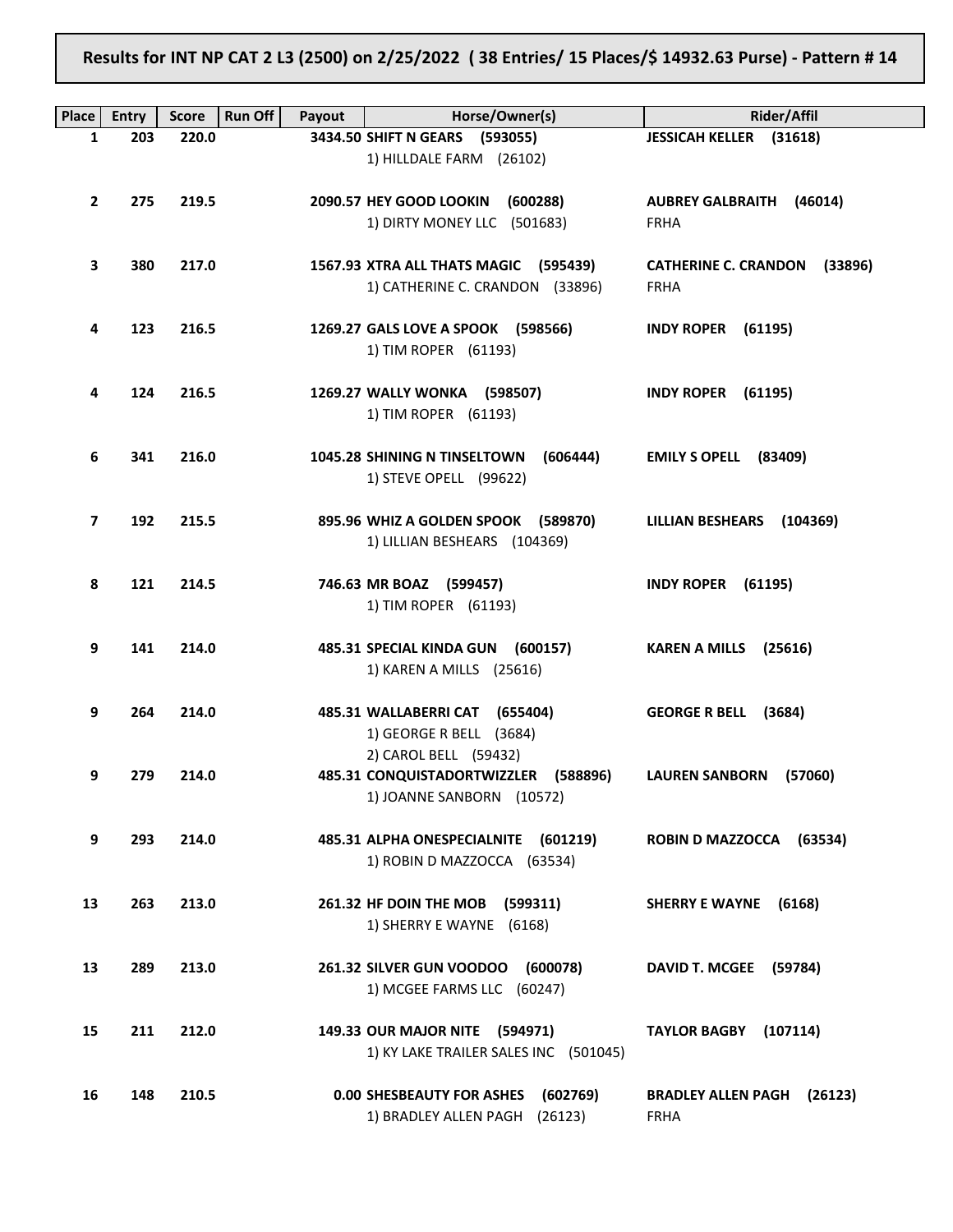| 16 | 266  | 210.5 | 0.00 XTRA VOODOO SINBAR (589581)<br>1) KRISTEN M AVILA (973)<br>2) ROBERT (BOBBY) M AVILA JR. (14865) | <b>KRISTEN M AVILA</b> (973)         |
|----|------|-------|-------------------------------------------------------------------------------------------------------|--------------------------------------|
| 18 | 220  | 210.0 | 0.00 XTRA POP QUIZ (601118)<br>1) KATIE JEDELE (112189)                                               | <b>KATIE JEDELE (112189)</b>         |
| 18 | 257  | 210.0 | 0.00 MORE US CODE (590301)<br>1) NELSON SHERTZER (100254)                                             | NELSON SHERTZER (100254)             |
| 20 | 229  | 209.5 | 0.00 GUNNINGTHEBAY (594013)<br>1) JARED T LECLAIR (13012)<br>2) KARLA LECLAIR (98986)                 | <b>KARLA LECLAIR</b><br>(98986)      |
| 20 | 1206 | 209.5 | 0.00 TX WHIZKEY (601612)<br>1) TAYLOR A GIPSON (60044)                                                | <b>TAYLOR A GIPSON</b><br>(60044)    |
| 22 | 260  | 209.0 | 0.00 RUF DOT TARI (599205)<br>1) CAMIEL TAYLOR (63545)                                                | NICK TAYLOR (61946)                  |
| 22 | 285  | 209.0 | 0.00 HEY BATTER BATTER (593562)<br>1) MCGEE FARMS LLC (60247)                                         | DAVID T. MCGEE (59784)               |
| 24 | 194  | 208.0 | 0.00 BONITA CHIC (598473)<br>1) JILLANE B BROWN (10369)<br>2) WESLEY S. BROWN (17410)                 | <b>JILLANE B BROWN</b><br>(10369)    |
| 24 | 348  | 208.0 | 0.00 ELECTRICIAN (604236)<br>1) MICHAEL H HANCOCK (2460)                                              | MICHAEL H HANCOCK (2460)             |
| 26 | 191  | 207.5 | 0.00 THIS CHIC IS DREAMY (595407)<br>1) EMERSON I MADONIA (101700)                                    | <b>EMERSON I MADONIA</b><br>(101700) |
| 26 | 314  | 207.5 | 0.00 INTO THE NITE (590723)<br>1) ROBERT SANTAGATA (43998)                                            | <b>ARLENE SANTAGATA</b><br>(75630)   |
| 28 | 152  | 206.5 | 0.00 VOODOO WHIZ (600074)<br>1) MCGEE FARMS LLC (60247)                                               | DAVID T. MCGEE (59784)               |
| 29 | 180  | 205.5 | 0.00 MMB CHIC GUN RENDA (600710)<br>1) JENNA R WEBB (106467)                                          | <b>JENNA R WEBB</b><br>(106467)      |
| 30 | 164  | 205.0 | 0.00 WIN MY CASH (588764)<br>1) TEXAS HORSE POWER RANCH LLC (10                                       | MICHAEL W MARKS (77349)              |
| 31 | 267  | 203.5 | 0.00 KR IMA CHIC (595315)<br>1) KRISTEN M AVILA (973)                                                 | <b>KRISTEN M AVILA</b> (973)         |
| 31 | 371  | 203.5 | 0.00 SMARTGALS LIKE JUICE (601893)<br>1) SMART LIKE JUICE INC. (44785)                                | <b>MARIANA VAZQUEZ (54351)</b>       |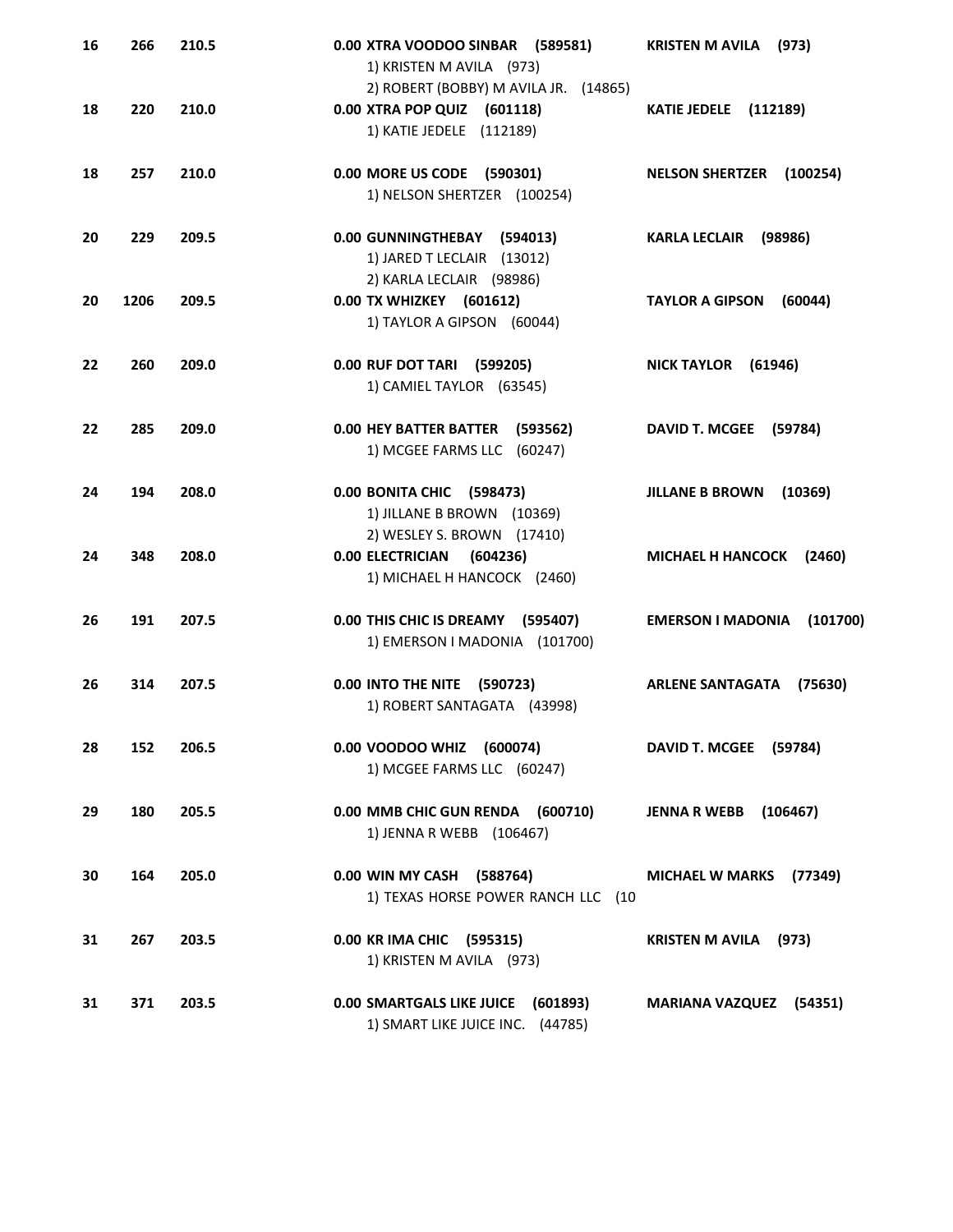| 33 | 139 | 196.5 | 0.00 RFR VOODOOS FUEGO<br>(600871)<br>1) MARYBETH RUCKMAN (34862)      | <b>MARYBETH RUCKMAN</b><br>(34862)               |
|----|-----|-------|------------------------------------------------------------------------|--------------------------------------------------|
| 33 | 214 | 196.5 | 0.00 TR MR JOE (597745)<br>1) MARK HURD (82983)                        | <b>MARK HURD</b><br>(82983)                      |
| 35 | 280 | 188.0 | <b>0.00 CAPITAN INFERNO</b><br>(655345)<br>1) MASON DORSEY<br>(107332) | <b>MASON DORSEY</b><br>(107332)                  |
| 36 | 187 | 0.0   | 0.00 SIXTY SIX GENES (602221)<br>1) CREEKSIDE STABLES (46631)          | <b>KYNDALL PEEPLES</b><br>(52626)<br><b>FRHA</b> |
| 36 | 340 | 0.0   | 0.00 DUN IT FOR ERMES<br>(603685)<br>1) STEVE OPELL (99622)            | <b>EMILY S OPELL</b><br>(83409)                  |
| 36 | 350 | 0.0   | 0.00 SPOOKS GOTTA GLO (600590)<br>1) ALICIA RAPP (76605)               | (76605)<br><b>ALICIA RAPP</b>                    |

Show Secretary: